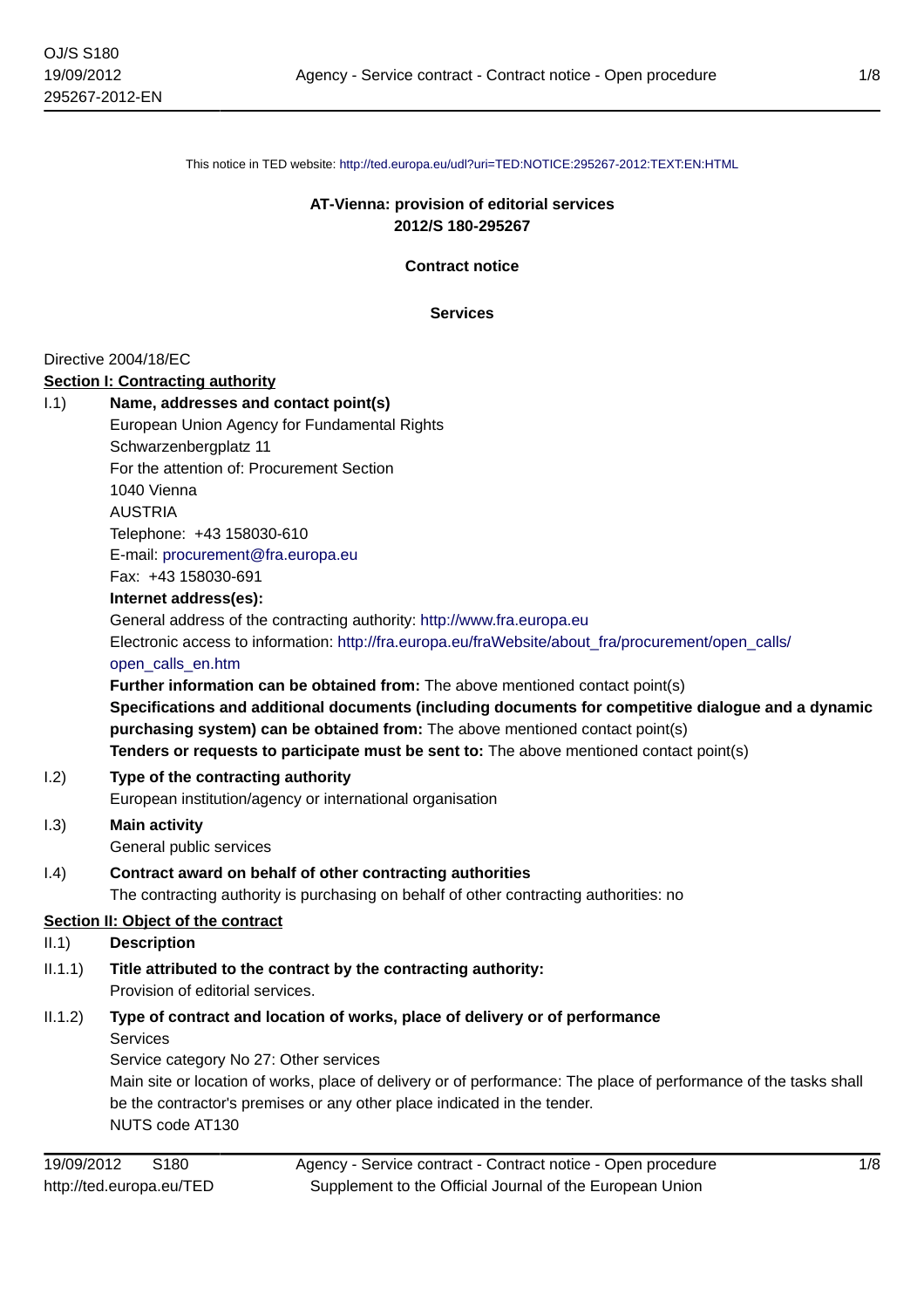| II.1.3)   | Information about a public contract, a framework agreement or a dynamic purchasing system (DPS)<br>The notice involves the establishment of a framework agreement                                                                      |
|-----------|----------------------------------------------------------------------------------------------------------------------------------------------------------------------------------------------------------------------------------------|
| II.1.4)   | Information on framework agreement                                                                                                                                                                                                     |
|           | Framework agreement with several operators                                                                                                                                                                                             |
|           | maximum number of participants to the framework agreement envisaged: 5                                                                                                                                                                 |
|           | Duration of the framework agreement                                                                                                                                                                                                    |
|           | Duration in months: 48                                                                                                                                                                                                                 |
|           | Estimated total value of purchases for the entire duration of the framework agreement<br>Estimated value excluding VAT: 500 000 EUR                                                                                                    |
| II.1.5)   | Short description of the contract or purchase(s)                                                                                                                                                                                       |
|           | The provision of editorial services for the contracting authority.                                                                                                                                                                     |
| II.1.6)   | <b>Common procurement vocabulary (CPV)</b><br>79821000, 79821100, 79820000                                                                                                                                                             |
| II.1.7)   | Information about Government Procurement Agreement (GPA)                                                                                                                                                                               |
|           | The contract is covered by the Government Procurement Agreement (GPA): no                                                                                                                                                              |
| II.1.8)   | Lots                                                                                                                                                                                                                                   |
|           | This contract is divided into lots: yes                                                                                                                                                                                                |
|           | Tenders may be submitted for one or more lots                                                                                                                                                                                          |
| II.1.9)   | <b>Information about variants</b><br>Variants will be accepted: no                                                                                                                                                                     |
| II.2)     | Quantity or scope of the contract                                                                                                                                                                                                      |
| II.2.1)   | <b>Total quantity or scope:</b>                                                                                                                                                                                                        |
|           | The maximum volume of the framework contract over 4 years is estimated at 500 000 EUR excluding VAT.<br>Depending on the budget availability and the needs of the contracting authority, this amount could be increased<br>up to 50 %. |
| II.2.2)   | <b>Information about options</b>                                                                                                                                                                                                       |
|           | Options: no                                                                                                                                                                                                                            |
| II.2.3)   | <b>Information about renewals</b>                                                                                                                                                                                                      |
|           | This contract is subject to renewal: yes                                                                                                                                                                                               |
|           | Number of possible renewals: 3                                                                                                                                                                                                         |
|           | In the case of renewable supplies or service contracts, estimated timeframe for subsequent contracts:                                                                                                                                  |
|           | in months: 12 (from the award of the contract)                                                                                                                                                                                         |
| II.3)     | Duration of the contract or time limit for completion                                                                                                                                                                                  |
|           | Duration in months: 48 (from the award of the contract)                                                                                                                                                                                |
|           | <b>Information about lots</b>                                                                                                                                                                                                          |
| Lot No: 1 |                                                                                                                                                                                                                                        |
| 1)        | Lot title: Provision of editorial services in English<br><b>Short description</b>                                                                                                                                                      |
|           | The objective of the contract is to provide the Agency with editorial services, as described in the relevant                                                                                                                           |
|           | sections below. Tenderers should have experience in editing scientific documents, e.g. legal and sociological                                                                                                                          |
|           | reports and analyses in the area of fundamental rights which are drafted by experts improving understanding                                                                                                                            |

reports and analyses in the area of fundamental rights, which are drafted by experts, improving understanding and readability for a non-expert audience.

# 2) **Common procurement vocabulary (CPV)**

| 19/09/2012               | S180 | Agency - Service contract - Contract notice - Open procedure |
|--------------------------|------|--------------------------------------------------------------|
| http://ted.europa.eu/TED |      | Supplement to the Official Journal of the European Union     |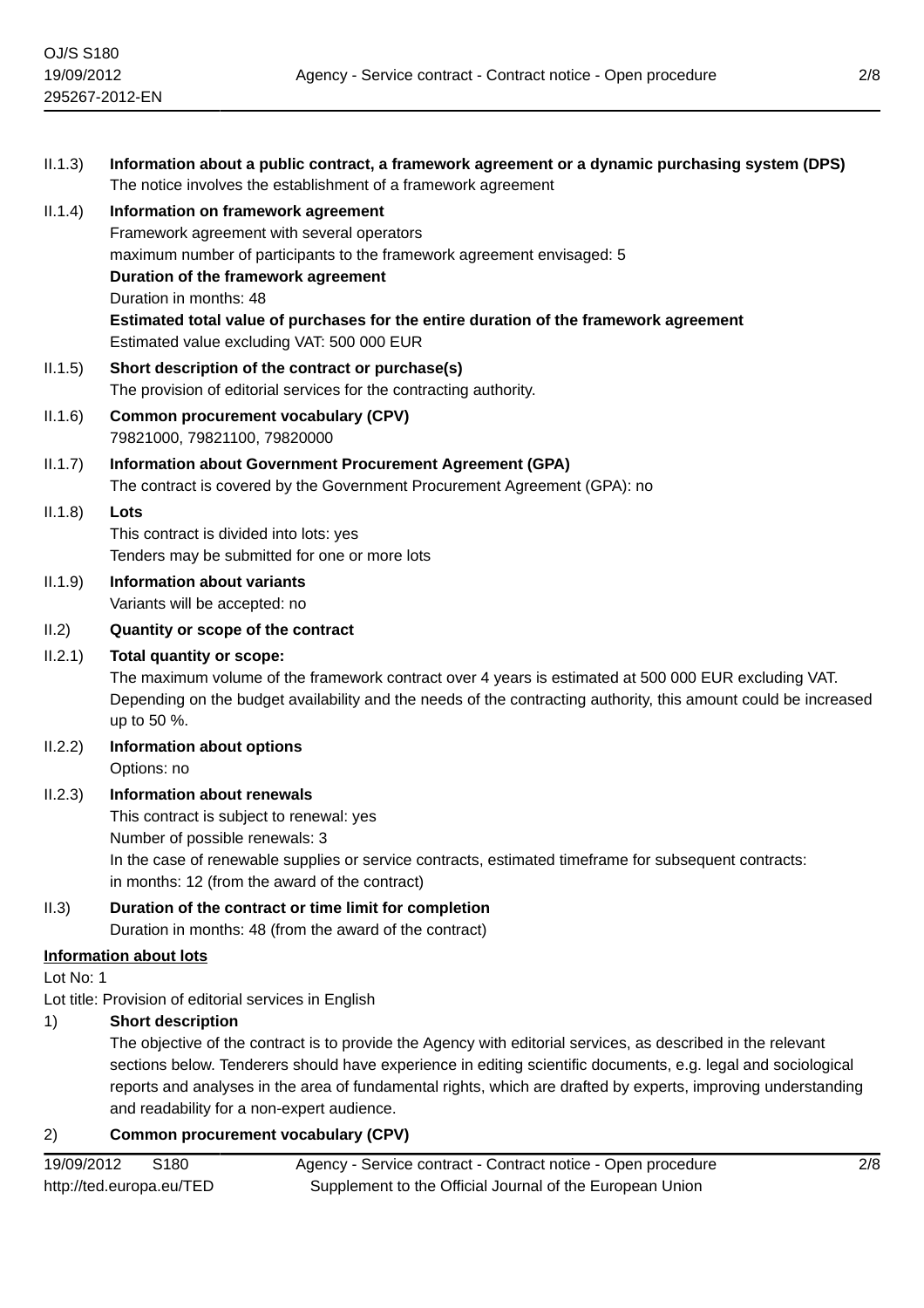79821000, 79821100, 79820000

#### 3) **Quantity or scope**

## 4) **Indication about different date for duration of contract or starting/completion**

## 5) **Additional information about lots**

Lot No: 2

Lot title: Provision of editorial services in German

#### 1) **Short description**

The objective of the contract is to provide the Agency with editorial services, as described in the relevant sections below. Tenderers should have experience in editing scientific documents, e.g. legal and sociological reports and analyses in the area of fundamental rights, which are drafted by experts, improving understanding and readability for a non-expert audience.

## 2) **Common procurement vocabulary (CPV)** 79821000, 79821100, 79820000

3) **Quantity or scope**

## 4) **Indication about different date for duration of contract or starting/completion**

## 5) **Additional information about lots**

Lot No: 3

Lot title: Provision of editorial services in French

#### 1) **Short description**

The objective of the contract is to provide the Agency with editorial services, as described in the relevant sections below. Tenderers should have experience in editing scientific documents, e.g. legal and sociological reports and analyses in the area of fundamental rights, which are drafted by experts, improving understanding and readability for a non-expert audience.

## 2) **Common procurement vocabulary (CPV)** 79821000, 79821100, 79820000

- 3) **Quantity or scope**
- 4) **Indication about different date for duration of contract or starting/completion**

## 5) **Additional information about lots**

#### **Section III: Legal, economic, financial and technical information**

#### III.1) **Conditions relating to the contract**

## III.1.1) **Deposits and guarantees required:**

# III.1.2) **Main financing conditions and payment arrangements and/or reference to the relevant provisions governing them:**

Payments shall be executed only if the contractor has fulfilled all his contractual obligations by the date on which the invoice is submitted. Payment requests may not be made if payments for previous periods have not been executed as a result of default or negligence on the part of the contractor.

The invoicing procedure for specific contracts or for order forms will be 100 % on completion of the work, once accepted by the contracting authority.

III.1.3) **Legal form to be taken by the group of economic operators to whom the contract is to be awarded:** Joint tenders submitted by several economic operators (a consortium) are allowed. In such cases, one of the members must be designated as the group leader or group manager.

#### III.1.4) **Other particular conditions**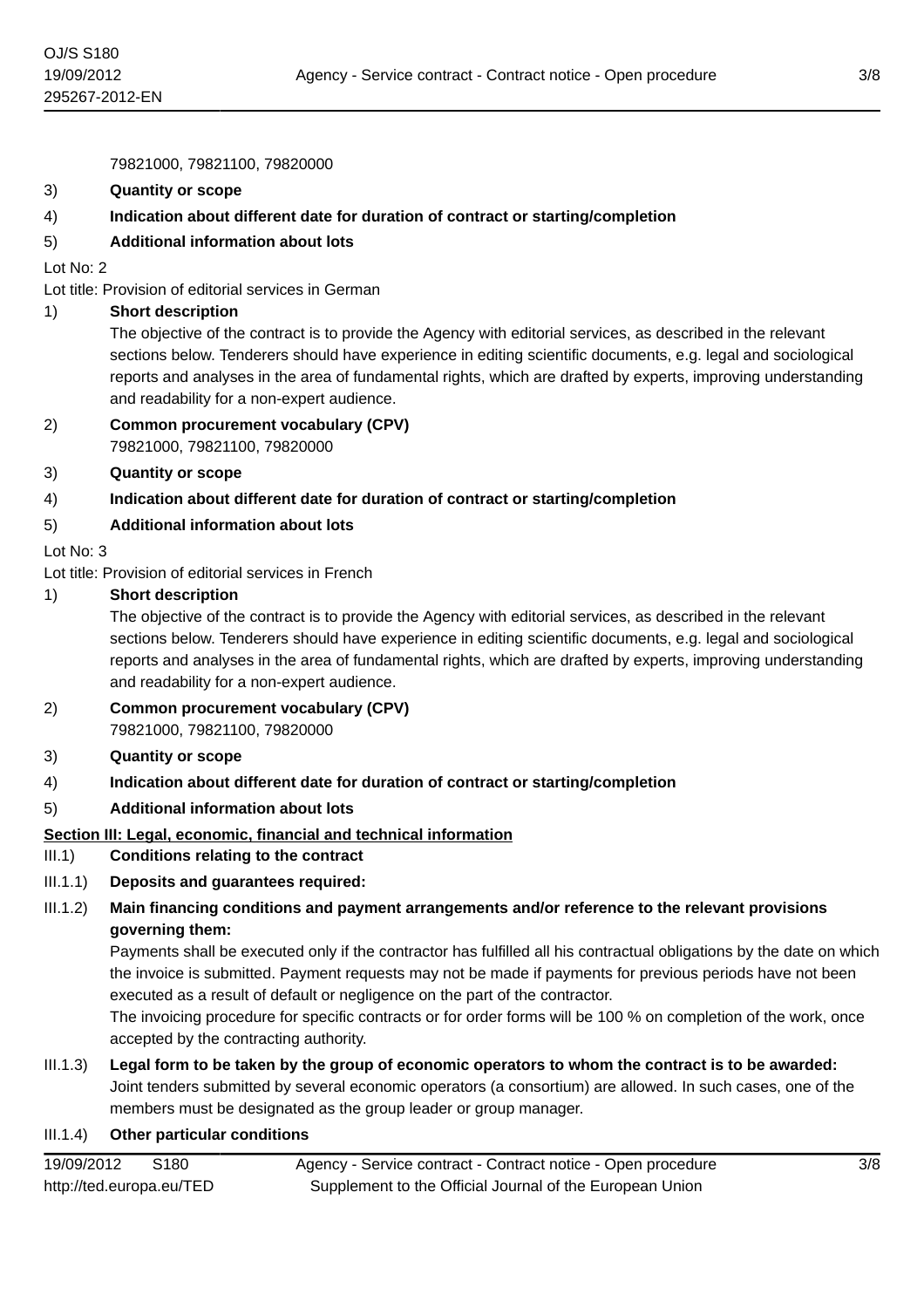The performance of the contract is subject to particular conditions: no

## III.2) **Conditions for participation**

III.2.1) **Personal situation of economic operators, including requirements relating to enrolment on professional or trade registers**

Information and formalities necessary for evaluating if the requirements are met: Tenderers will be assessed on the basis of the exclusion (phase I) and selection (phase II) criteria described below. Exclusion criteria (phase I):

The aim of this phase is to assess if tenderers fall in any of the exclusion situations listed below and therefore, cannot take part in the tender procedure.

Exclusion situations:

Tenderers shall be excluded from participation in the present procurement procedure if:

a) they are bankrupt or being wound up, are having their affairs administered by the courts, have entered into an arrangement with creditors, have suspended business activities, are the subject of proceedings concerning those matters, or are in any analogous situation arising from a similar procedure provided for in national legislation or regulations;

b) they have been convicted of an offence concerning their professional conduct by a judgment which has the force of 'res judicata';

c) they have been guilty of grave professional misconduct proven by any means which the contracting authority can justify;

d) they have not fulfilled obligations relating to the payment of social security contributions or the payment of taxes in accordance with the legal provisions of the country in which they are established or with those of the country of the contracting authority or those of the country where the contract is to be performed;

e) they have been the subject of a judgment which has the force of 'res judicata' for fraud, corruption, involvement in a criminal organisation or any other illegal activity detrimental to the European Union's financial interests;

f) following another procurement procedure or grant award procedure financed by the European Union budget, they have been declared to be in serious breach of contract for failure to comply with their contractual obligations.

Tenderers shall be excluded from the award of the contract if, during the present procurement procedure: g) they are subject to a conflict of interest;

h) they are guilty of misrepresentation in supplying the information required by the contracting authority as a condition of participation in the contract procedure or fail to supply this information. Documentary evidence:

At the tendering stage, tenderers shall declare that they are not in one of the situations listed above by submitting a signed declaration of honour and absence of conflict of interest, in accordance with the form included in Annex C, available at <http://www.fra.europa.eu>

In addition, the tenderer to whom the contract is to be awarded shall provide, within 14 calendar days and preceding the signature of the contract, the following documents as proof that the tenderer is not in one of the situations described above:

— for points (a), (b) and (e) above, recent extract(s) from the judicial record or, failing that, an equivalent document(s) recently issued by a judicial or administrative authority in the country of origin or provenance showing that those requirements are satisfied,

— for point (d) above, a recent certificate issued by the competent authority of the State concerned. Where the document or certificate referred to is not issued in the country concerned, it may be replaced by a sworn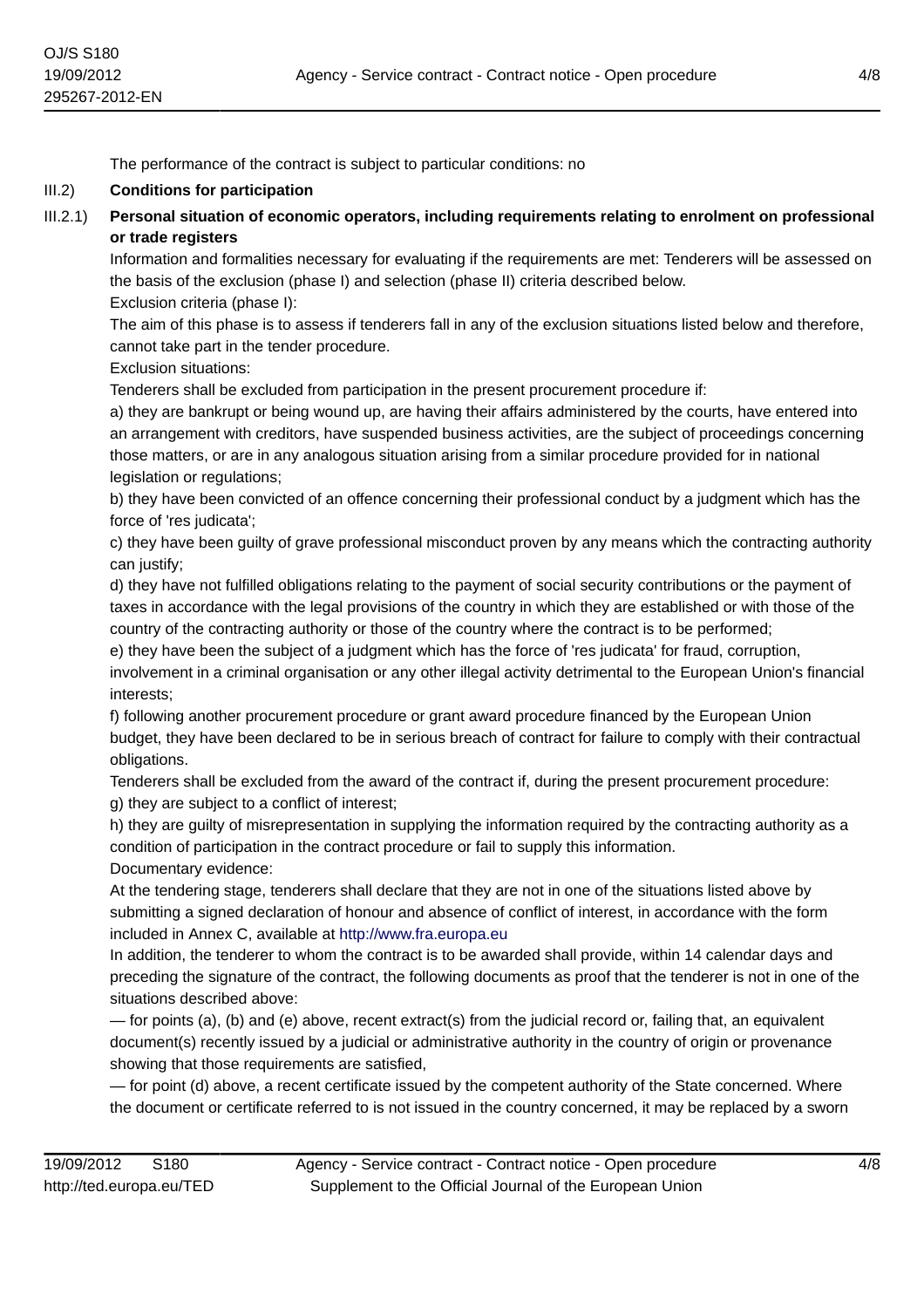or, failing that, a solemn statement made by the interested party before a judicial or administrative authority, a notary or a qualified professional body in his country of origin or provenance,

— for points (c) and (f) above, the tenderer may provide a sworn or, failing that, a solemn statement made by the interested party before a judicial or administrative authority, a notary or a qualified professional body in his country of origin or provenance.

Depending on the national legislation of the country in which the tenderer is established, the document referred to above shall relate to legal persons and/or natural persons including company directors or any person with powers of representation, decision-making or control in relation to the tenderer.

The contracting authority may waive the obligation of a tenderer to submit the documentary evidence referred to above if such evidence has already been submitted to it for the purposes of another procurement procedure and provided that the documents are not more than 1 year old starting from their issuing date and that they are still valid.

Administrative or financial penalties may be imposed by the contracting authority on tenderers who are in one of the exclusion situations, after they have been given the opportunity to present their observations.

These penalties are detailed in Article 96 of the Financial Regulation (OJ L 248, page 1, of 16.9.2002) and Article 133 of the Regulation laying down the rules for the implementation of the Financial Regulation (OJ L 357, page 1, of 31.12.2002). We invite tenderers to read carefully those 2 Articles.

Tenderers are informed that the early warning system will be consulted.

The tenderers and, if they are legal entities, persons who have powers of representation, decision-making or control over them, are informed that, should they be in one of the situations mentioned in:

— the Commission Decision of 16.12.2008 on the early warning system (EWS) for the use of authorising officers of the Commission and executive agencies (OJ L 344, 20.12.2008, p. 125), or

— the Commission Regulation of 17.12.2008 on the central exclusion database — CED (OJ L 344, 20.12.2008, p. 12), their personal details (name, given name if natural person, address, legal form and name and given name of the persons with powers of representation, decision-making or control, if legal person) may be registered in the EWS only or both in the EWS and CED, and communicated to the persons and entities listed in the abovementioned Decision and Regulation, in relation to the award or execution of a procurement contract or grant agreement or decision.

# III.2.2) **Economic and financial ability**

Information and formalities necessary for evaluating if the requirements are met: Tenderers will be selected if they can prove that they have sufficient economic and financial capacity, on the one hand, and sufficient technical and professional capacity, on the other hand.

During the selection phase only the selection criteria mentioned below will be examined. Economic and financial capacity:

Proof of economic and financial capacity shall be furnished by the following documents:

(a) copy of the balance sheets and profit and loss accounts for the last 2 financial years for which accounts have been closed, where publication of the accounts is required under the company law of the country in which the economic operator is established. In the case of a consortium, each consortium member shall present their own balance sheets or extracts from balance sheets.

If the tenderer is not obliged to publish its accounts under the law of the state in which it is established, a copy of audited accounts for the last 2 financial years should be presented. In the case of a consortium, audited accounts for each consortium partner shall be presented;

(b) a statement of the annual average turnover for the last 2 financial years for which accounts have been closed. The minimum average annual turnover of the tenderer shall be of 20 000 EUR. In the case of a consortium, the annual average turnover for each of the partners shall be presented. The sum of the annual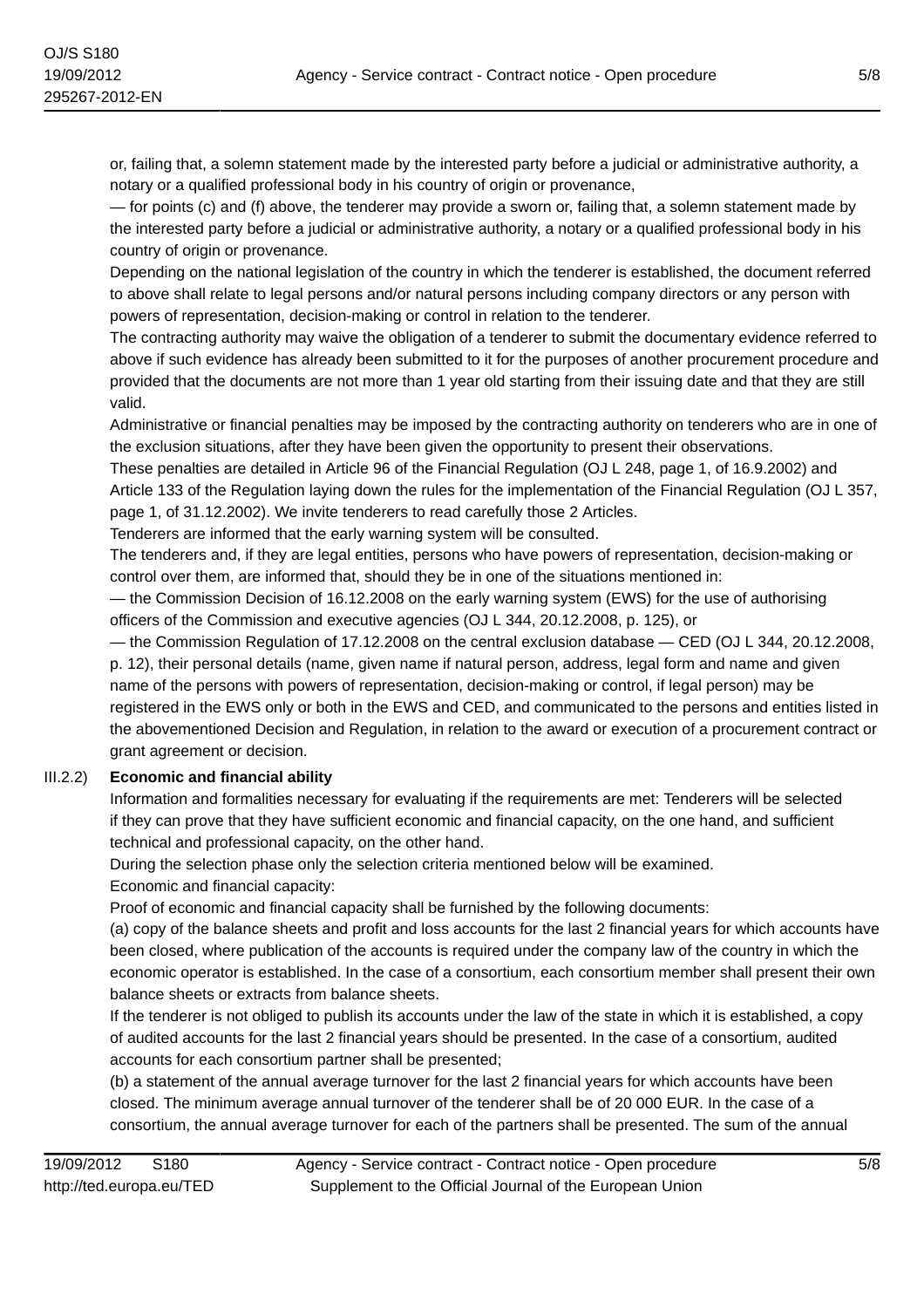average turnovers of each partner will be taken into account to reach the minimum annual average turnover of 20 000 EUR.

If for some exceptional reason which the contracting authority considers justified, the tenderer is unable to provide the documentary evidence requested above, he may prove his economic and financial capacity by any other means which the contracting authority considers appropriate.

Minimum level(s) of standards possibly required: The minimum average annual turnover of the tenderer shall be of 20 000 EUR.

# III.2.3) **Technical capacity**

Information and formalities necessary for evaluating if the requirements are met:

Proof of the technical and professional capacity of the tenderers shall be furnished by the following documents and minimum requirements:

(a) the educational and professional qualifications of the service provider or contractor and/or those of the firm's managerial staff, in particular, those of the person or persons responsible for providing the services or carrying out the works. The tenderer is requested to include the CVs in Europass format of the profiles described in Annex A.1 'Technical specifications'. The proposed CVs must possess the minimum educational and professional requirements stated in Annex A.1;

(b) a list of the principal services provided and supplies delivered in the past 3 years, with the sums, dates and recipients. Tenderers are required to prove that they have performed at least 3 projects of an amount/nature or scope similar to the services to be carried out under this tender.

Minimum level(s) of standards possibly required:

Tenderers are required to prove that they have performed at least 3 projects of an amount/nature or scope similar to the services to be carried out under this tender.

- III.2.4) **Information about reserved contracts**
- III.3) **Conditions specific to services contracts**
- III.3.1) **Information about a particular profession**

Execution of the service is reserved to a particular profession: no

## III.3.2) **Staff responsible for the execution of the service**

Legal persons should indicate the names and professional qualifications of the staff responsible for the execution of the service: yes

## **Section IV: Procedure**

- IV.1) **Type of procedure**
- IV.1.1) **Type of procedure**

Open

- IV.1.2) **Limitations on the number of operators who will be invited to tender or to participate**
- IV.1.3) **Reduction of the number of operators during the negotiation or dialogue**
- IV.2) **Award criteria**

IV.2.1) **Award criteria**

The most economically advantageous tender in terms of the criteria stated below

1. Understanding of the contract's objectives and services requested by the contracting authority, and how the tenderer intends to cover all the different tasks set out in Annex A.1 — Technical specifications. Weighting 60 2. Description of how the contractor will provide the services on time within the time limits specified in Annex A.1 — Technical specifications, in particular if several tasks are requested in parallel, including back-up, risk mitigation procedures. Weighting 40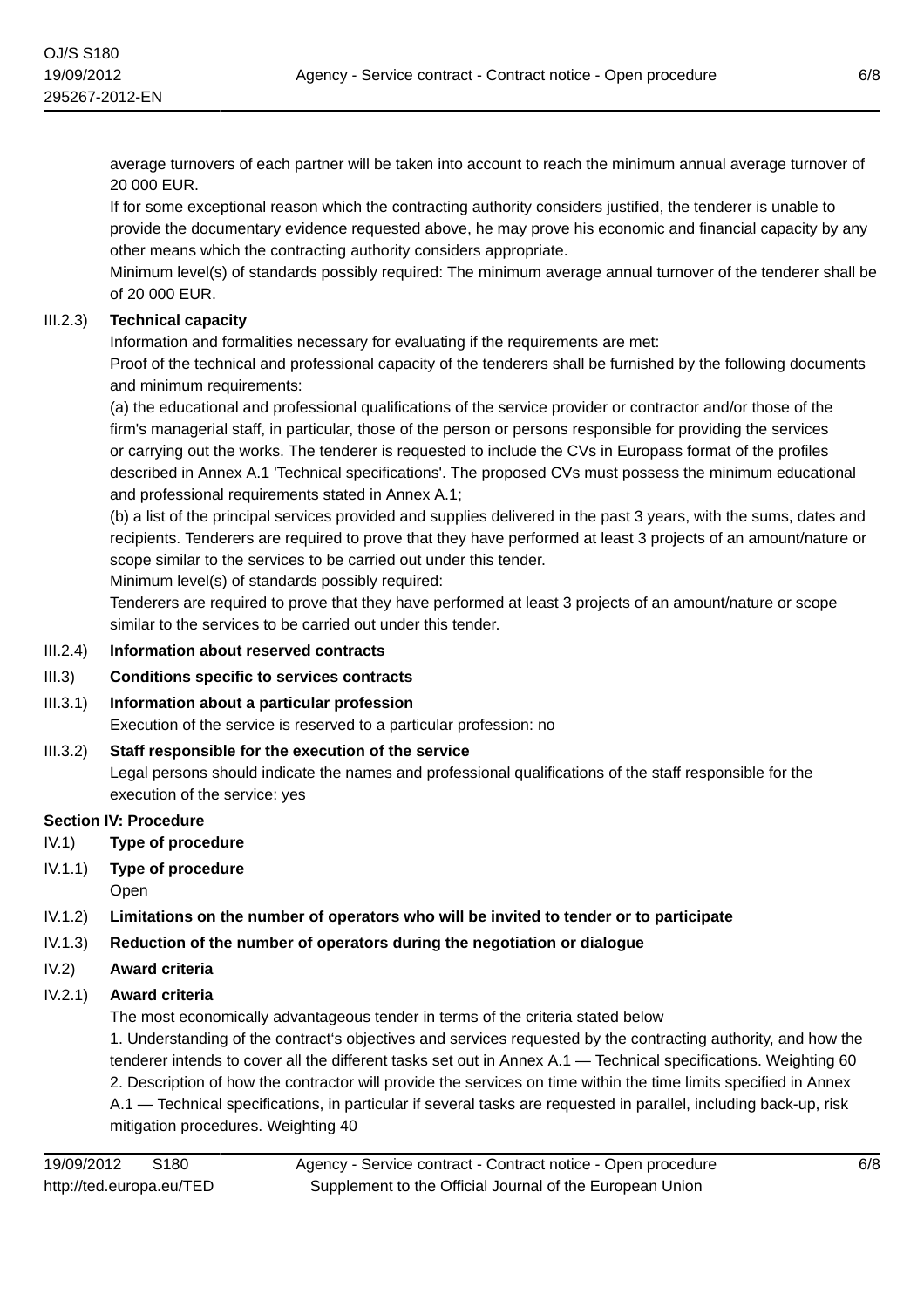|  |  |  | IV.2.2) Information about electronic auction |
|--|--|--|----------------------------------------------|
|  |  |  |                                              |

An electronic auction will be used: no

- IV.3) **Administrative information**
- IV.3.1) **File reference number attributed by the contracting authority:** F-SE-12-T05.
- IV.3.2) **Previous publication(s) concerning the same contract** no
- IV.3.3) **Conditions for obtaining specifications and additional documents or descriptive document** Time limit for receipt of requests for documents or for accessing documents: 24.10.2012 - 17:00 Payable documents: no
- IV.3.4) **Time limit for receipt of tenders or requests to participate** 29.10.2012 - 17:00
- IV.3.5) **Date of dispatch of invitations to tender or to participate to selected candidates**
- IV.3.6) **Language(s) in which tenders or requests to participate may be drawn up** Any EU official language
- IV.3.7) **Minimum time frame during which the tenderer must maintain the tender** Duration in months: 6 (from the date stated for receipt of tender)
- IV.3.8) **Conditions for opening tenders**

Date: 5.11.2012 - 10:30

Place:

European Union Agency for Fundamental Rights, Schwarzenbergplatz 11, 1040 Vienna, AUSTRIA. Persons authorised to be present at the opening of tenders: yes

Additional information about authorised persons and opening procedure: An authorised representative of each tenderer may attend the opening of the bids. Companies wishing to attend are requested to notify their intention by sending a fax or e-mail at least 48 hours in advance to the fax or e-mail given under Section I.1 of the present document. This notification must be signed by an authorised officer of the tenderer and specify the name of the person who will attend the opening of the bids on the tenderer's behalf.

# **Section VI: Complementary information**

VI.1) **Information about recurrence**

This is a recurrent procurement: no

# VI.2) **Information about European Union funds**

# VI.3) **Additional information**

The contract will be awarded to the tenderer offering the best value for money, on the basis of the following quality-price ratio:

score for tender  $X =$  (lowest price/price of tender X)  $*$  40 + (total quality score (out of 100) for all award criteria of tender X/100) \* 60

# VI.4) **Procedures for appeal**

# VI.4.1) **Body responsible for appeal procedures**

General Court of the European Union boulevard Konrad Adenauer 2925 Luxembourg LUXEMBOURG E-mail: [ecj.registry@curia.europa.eu](mailto:ecj.registry@curia.europa.eu)

Agency - Service contract - Contract notice - Open procedure Supplement to the Official Journal of the European Union